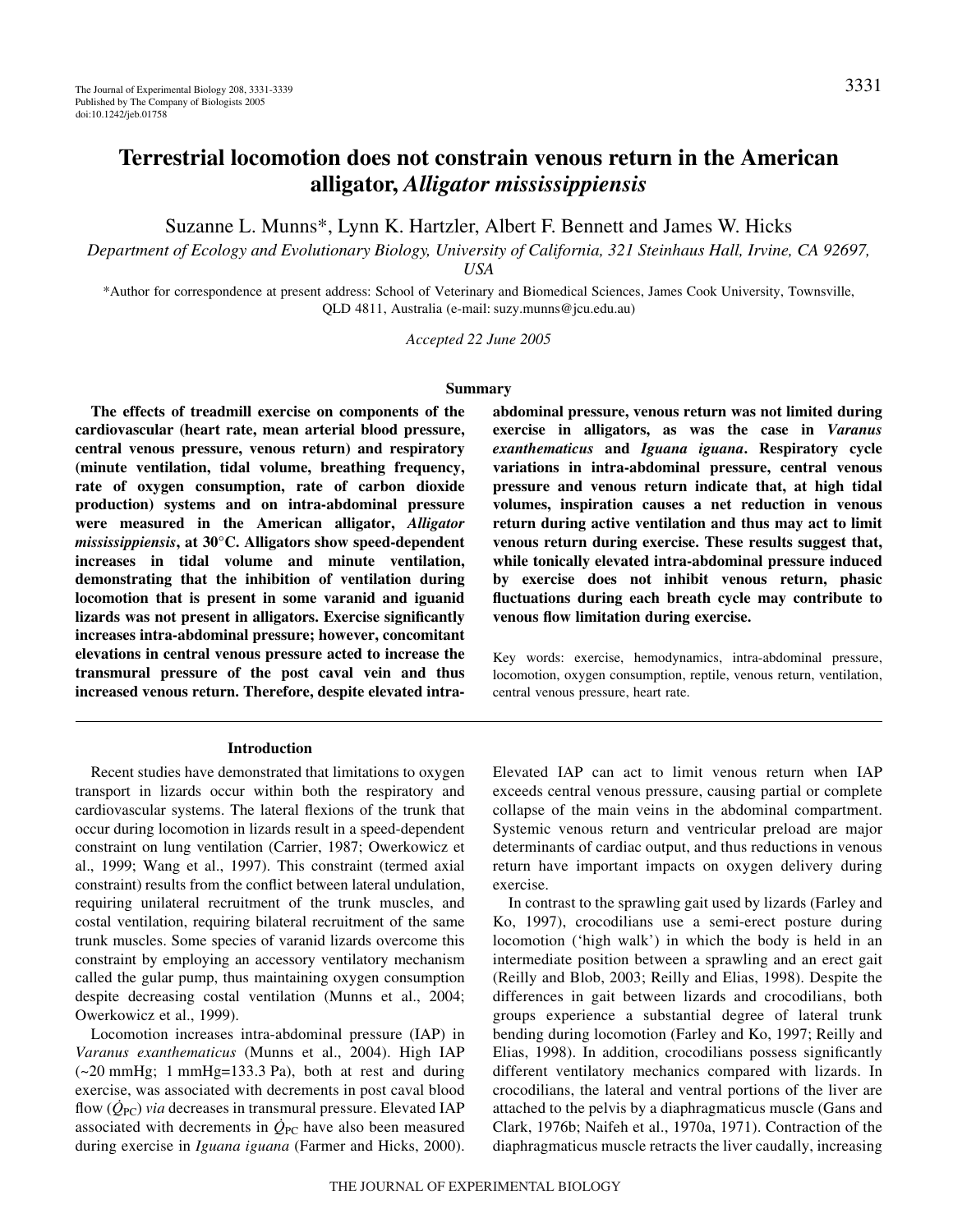# 3332 S. L. Munns and others

pleural cavity volume and thus effecting lung inflation (Farmer and Carrier, 2000a; Gans and Clark, 1976; Grigg and Gans, 1993a). The intercostal musculature is also active during inspiration (Gans and Clark, 1976), as are the ischiopubis and ischiotruncus muscles, which act to expand the abdomen by expansion of the ribs and ventral rotation of the pubic bones, respectively (Farmer and Carrier, 2000a). By contrast, expiration is caused by contractions of the superficial intercostal (Gans and Clark, 1976), the transverse abdominal (Farmer and Carrier, 2000a; Gans and Clark, 1976) and the rectus abdominius muscles (Farmer and Carrier, 2000a), which move the liver anteriorly and reduce the volume of the abdominal cavity (Farmer and Carrier, 2000a; Grigg and Gans, 1993a). Thus, both inspiration and expiration are active in crocodiles (Farmer and Carrier, 2000a; Naifeh et al., 1971), and lung ventilation can be effected solely by use of the hepatic piston pump (Gans and Clark, 1976) or by use of costal ventilation (Hartzler et al., 2004) or by a combination of both (Farmer and Carrier, 2000a).

An important consequence of the ventilatory mechanics in alligators is the separation of the muscles used for ventilation and locomotion. Activity of the diaphragmaticus, transversus abdominius, rectus abdominius and ischiopubis muscles is tightly correlated with the respiratory cycle in exercising alligators, but these muscles are only intermittently active or are inactive during locomotion (Farmer and Carrier, 2000a). Thus, despite alligators engaging in lateral bending of the trunk during locomotion and having a similar posture to that of lizards (factors predisposing them to ventilatory limitations during exercise), alligators retain the ability to run and breathe at the same time (Farmer and Carrier, 2000a). The lack of axial constraint in alligators may result in the generation of lower abdominal pressures and a reduced venous flow limitation during exercise.

The aim of this study was to determine the effects of treadmill exercise on aspects of the cardiovascular and respiratory systems in the American alligator, *Alligator mississippiensis*. We hypothesized that, due to the absence of axial constraint in crocodilians, any increase in IAP will be exceeded by elevations in central venous pressure, resulting in no suppression of venous return during exercise.

#### **Materials and methods**

#### *Animals*

Alligators [*Alligator mississippiensis* (Daudin 1802)] were obtained from the Rockefeller Wildlife Center, Louisiana, and kept in aquaria with a thermal gradient  $(27-33^{\circ}C)$ , full spectrum lighting (14 h:10 h L:D; Zoo Med, San Luis Obispo, CA, USA) and free access to water and were fed a diet of chicken pieces, whole rodents and fish. The body masses of the five alligators (three females and two males) used increased during their captivity (from  $2.26 \pm 0.28$  kg to  $2.84\pm0.43$  kg; means  $\pm$  s.e.m.) and ranged from 1.67 to 3.60 kg at the time of experimentation.

### *Surgical procedure, blood flow, intra-abdominal pressure and blood pressure*

The surgical procedures used in this study are presented in detail for Savannah monitor lizards (*Varanus exanthematicus*) in Munns et al. (2004) and are briefly described below. Alligators were lightly anesthetized by placing them in a sealed container with gauze dampened with isofluorane (Isoflo; Abbott Laboratories, North Chicago, IL, USA). Alligators were then intubated and artificially ventilated (SAR-830; CWE Inc., Ardmore, PA, USA) with room air that had been passed through a vaporizer (Dräger, Lubeck, Germany). The vaporizer was initially set at 3–4% and was then reduced to 1–2% for the majority of the surgery. A  $3-5$  cm ventral incision was made in the abdomen, and two loose-fitting ultrasonic blood flow probes (2R; Transonic System Inc., Ithaca, NY, USA) were placed around each post caval vein (homologous to the mammalian inferior vena cava). In *Alligator mississippiensis*, the two post caval veins carrying blood from the hindlimbs, tail and pubic region do not fuse prior to entry into the liver; instead, each post caval vein enters ipsilateral lobes of the liver directly. Each ultrasonic blood flow probe was placed around one post caval vein anterior to the kidney but posterior to its entry into the liver. The intestinal, lienogastric, gastric and abdominal veins fuse to form the hepatic portal vein, which enters the left lobe of the liver (Schaffner, 1998). Thus, the venous return measured in this study comprises venous drainage from the hindlimbs and tail but excludes drainage from the gastrointestinal tract, which enters the liver anterior to the location of the blood flow probe. IAP was measured using a pressure transducer (Millar Mikrotip; Millar Instruments, Inc., Houston, TX, USA) sutured to connective tissue adjacent to the flow probes. The probes were exteriorized through the lateral body wall approximately 5 cm anterior to the pelvis and secured using 3-0 silk sutures on the dorsal surface of the tail.

The femoral artery was cannulated in order to measure arterial blood pressure. A  $1-2$  cm incision was made in the ventral surface of the hindlimb. The femoral artery was exposed using blunt dissection techniques, and the artery cannulated with polyethylene tubing (I.D. 0.023 cm, O.D. 0.038 cm; Harvard Apparatus, Inc., Holliston, MA, USA) and secured using 3-0 sutures. Blood pressure was measured using disposable pressure transducers (model MLT0670; ADInstruments, Colorado Springs, CO, USA). The contralateral femoral vein was also cannulated to facilitate measurement of central venous pressure. A 3.5F pressure transducer (Millar Mikrotip; Millar Instruments, Inc.) was introduced into the femoral vein and advanced 8–10 cm into the central venous circuit.

All incisions were closed with interrupted sutures and treated with cyanoacrylate tissue adhesive (Vetbond; 3M, St Paul, MN, USA). Artificial ventilation with room air was continued until the alligator regained consciousness and reinitiated spontaneous breathing. Intramuscular injections of the antibiotic enrofloxican (Baytril; Bayer Corporation, Shawnee Mission, KS, USA) and the analgesic flunixin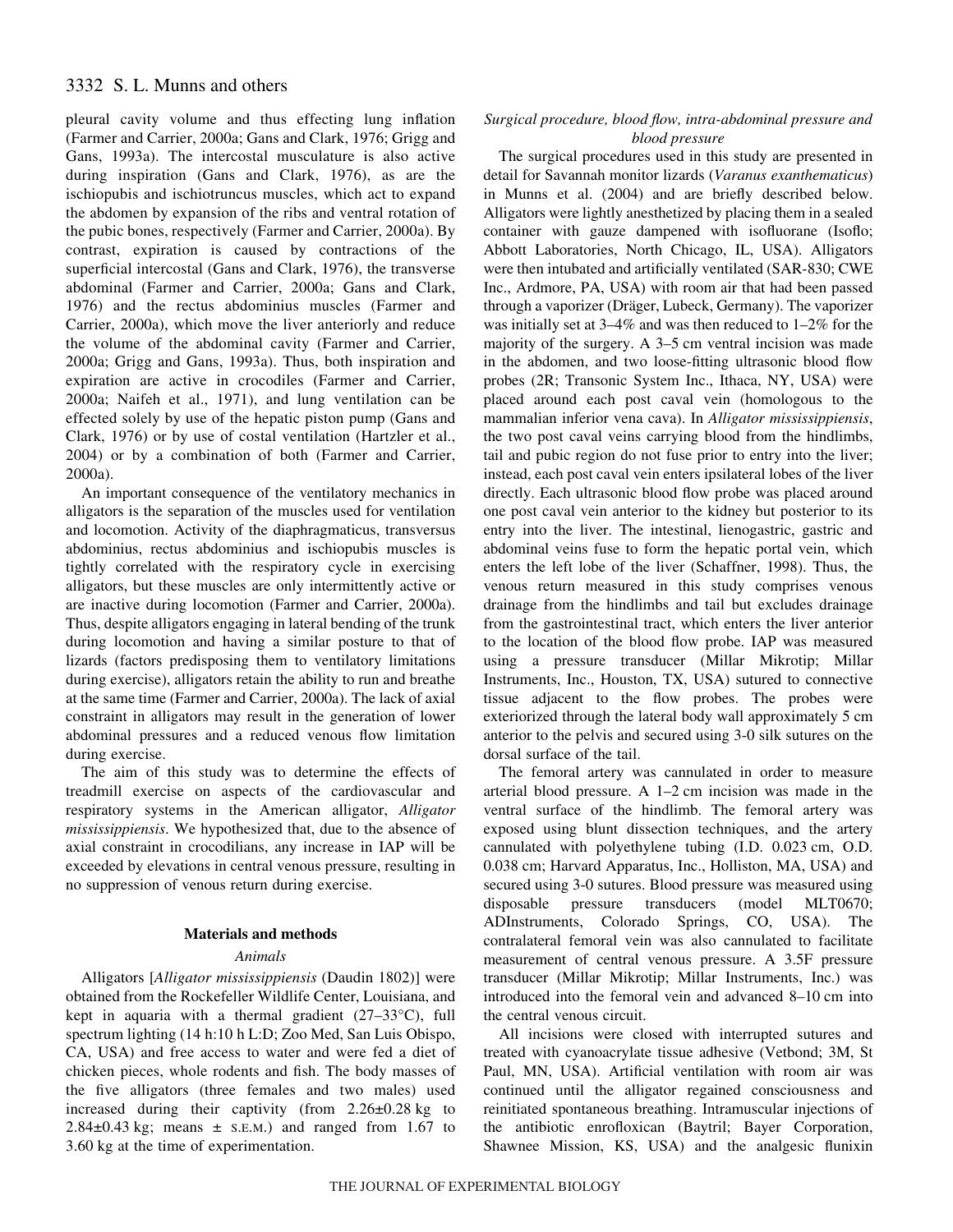meglumine (Flunixamine; Fort Dodge, Madison, NJ, USA) were given at the conclusion of surgery. Enrofloxican injections were repeated every second day after surgery. A minimum recovery period of two days was given before commencement of experimentation.

#### *Lung ventilation and gas exchange*

Ventilation was measured using a mask constructed from the base of a 50 ml polypropylene centrifuge tube (Corning Inc. Life Sciences, Acton, MA, USA). Flexible tubing was attached *via* two ports drilled into the mask. The mask was attached over the alligator's nostrils, and the mouth sealed closed with a dental polyether impression material (Impregum F; 3M). Fresh room air was drawn through the mask using a sealed aquarium air pump at a constant flow rate of  $1.2-1.71$  min<sup>-1</sup> (depending on the size of the alligator). Care was taken to ensure that the flow rate though the mask exceeded the rate of inspiration, thus minimizing the possibility of rebreathing. Air flow through the mask was controlled with rotameters (Brooks Instruments, Hatfield, PA, USA). Alterations in airflow due to ventilation were measured using a pneumotachograph (8311; Hans Rudolph, Inc., Kansas City, MO, USA) placed upstream of the mask, such that expirations caused an increase in airflow and inspiration caused a decrease in airflow. Pressure gradients induced by alterations in airflow across the pneumotachograph were monitored using a differential pressure transducer (MP-45-1-871; Validyne, Northridge, CA, USA). The signal from the differential pressure transducer was calibrated by injecting and withdrawing known volumes of gas from the sealed mask and was integrated to obtain tidal volumes. Gas from the mask was sub-sampled and passed through Drierite® (anhydrous calcium sulfate) before being passed through  $CO<sub>2</sub>$  (CD-3A; Applied Electrochemistry, Inc., Sunnyvale, CA, USA) and  $O<sub>2</sub>$ (S-3A; Applied Electrochemistry, Inc.) analyzers. The rates of oxygen consumption  $(V<sub>O2</sub>)$  and carbon dioxide production  $(\dot{V}_{\text{CO}_2})$  were determined using a technique previously described (Bennett and Hicks, 2001; Farmer and Hicks, 2000; Wang et al., 1997). Briefly,  $\dot{V}_{O_2}$  and  $\dot{V}_{CO_2}$  of single breaths were determined as the area below ( $\dot{V}_{\text{O}_2}$ ) or above ( $\dot{V}_{\text{CO}_2}$ ) the baseline signal for room air. Exhalations were simulated by injecting known volumes of known gas mixtures (21%  $O_2$ , 79% N<sub>2</sub>; 100% N<sub>2</sub>; 15% O<sub>2</sub>, 5% CO<sub>2</sub>, 80% N<sub>2</sub>) into the mask to establish the relationship between this area and gas exchange. Minute ventilation and tidal volume are reported at BTPS (body temperature and pressure, saturated) and metabolic gas values at STPD (standard temperature and pressure, dry).

#### *Experimental protocol*

Alligators were accustomed to walking and running on the treadmill in a series of 'training' bouts for a minimum of 3 months prior to experimentation. Training bouts consisted of alligators repeatedly walking and running on the treadmill at each of the experimental speeds  $(0.75, 1.0$  and  $1.5~km h^{-1}$ ) until exhaustion. Training bouts occurred three times a week and continued until all alligators were able to maintain 4 min of

consistent locomotion at each treadmill speed (non consecutive). Alligators were fasted for 7 days prior to surgery and were held at the experimental temperature (30°C) for 2–3 days prior to experimentation. A mask was attached over the alligator's nostrils and the alligator was placed on the treadmill belt. The alligator was left on the stationary treadmill belt for at least one hour before the treadmill was started to obtain pre-exercise 'resting' measurements. All alligators rested quietly on the treadmill during the pre-exercise period. The exercise regime consisted of 4 min exercise bouts at each of three treadmill speeds; 0.75, 1.0 and 1.5 km  $h^{-1}$ ; each 4 min exercise bout was separated by a minimum of 1 h at rest (during which all experimental parameters returned to preexercise values). Locomotion was initiated by gently tapping the treadmill belt behind the alligator or by lightly touching the alligator's tail. Ventilatory and cardiovascular parameters reached a steady state by 3 min of treadmill exercise at each speed.

#### *Data collection, analysis and statistics*

All signals were collected on a computer at 100 Hz using Acknowledge data acquisition software (Biopac, Goleta, CA, USA). Due to the intermittent and variable nature of reptilian ventilation and the low breathing frequencies employed at rest, ventilatory and cardiovascular parameters and intra-abdominal pressure were calculated from the last 10 min of the preexercise period prior to commencement of each exercise bout. Ventilation,  $\dot{V}_{O_2}$ ,  $\dot{V}_{CO_2}$ , IAP, central venous pressure (CVP) and  $\dot{Q}_{PC}$  were calculated from the last minute of treadmill exercise at each speed. Mean arterial blood pressure and heart rate for the exercise period were calculated from the first 10 s of the recovery period after each treadmill speed to avoid any interference caused by the alligator's locomotion. All recovery period data were calculated from a 60 s window 2 min after exercise ceased. Total  $\dot{Q}_{PC}$  was calculated from the sum of the left and right post caval flows.

The effect of increasing treadmill speed on all parameters was determined using paired Dunnett's tests with the rest period as the control (*P*<0.05). Comparisons of the recovery period with the maximal treadmill speed were performed using a paired *t*-test (*P*<0.05). All data presented are means ± S.E.M.

#### **Results**

Post caval blood flow  $(\dot{Q}_{PC})$  and intra-abdominal pressure  $(IAP)$  show variations during the breathing cycle  $(Fig. 1)$ . Ventilation commences with an expiration, during which IAP decreases and  $Q_{PC}$  increases. Initially, IAP falls during inspiration, followed by an increase above that measured during the non-ventilatory period. Inspiration is associated with a decrease in  $\dot{Q}_{PC}$ . Increasing tidal volumes are negatively correlated with a decrease in  $\dot{Q}_{PC}$  ( $r^2 = -0.71$ ,  $P < 0.0001$ ) and positively correlated with IAP  $(r^2=0.72, P<0.0001$ ; Fig. 2). Expiration is associated with an increase in  $Q_{\text{PC}}$ ; however, this increase is not significantly correlated with increments in tidal volume  $(r^2 = -0.15, P = 0.33$ ; Fig. 2A). The net effect of breath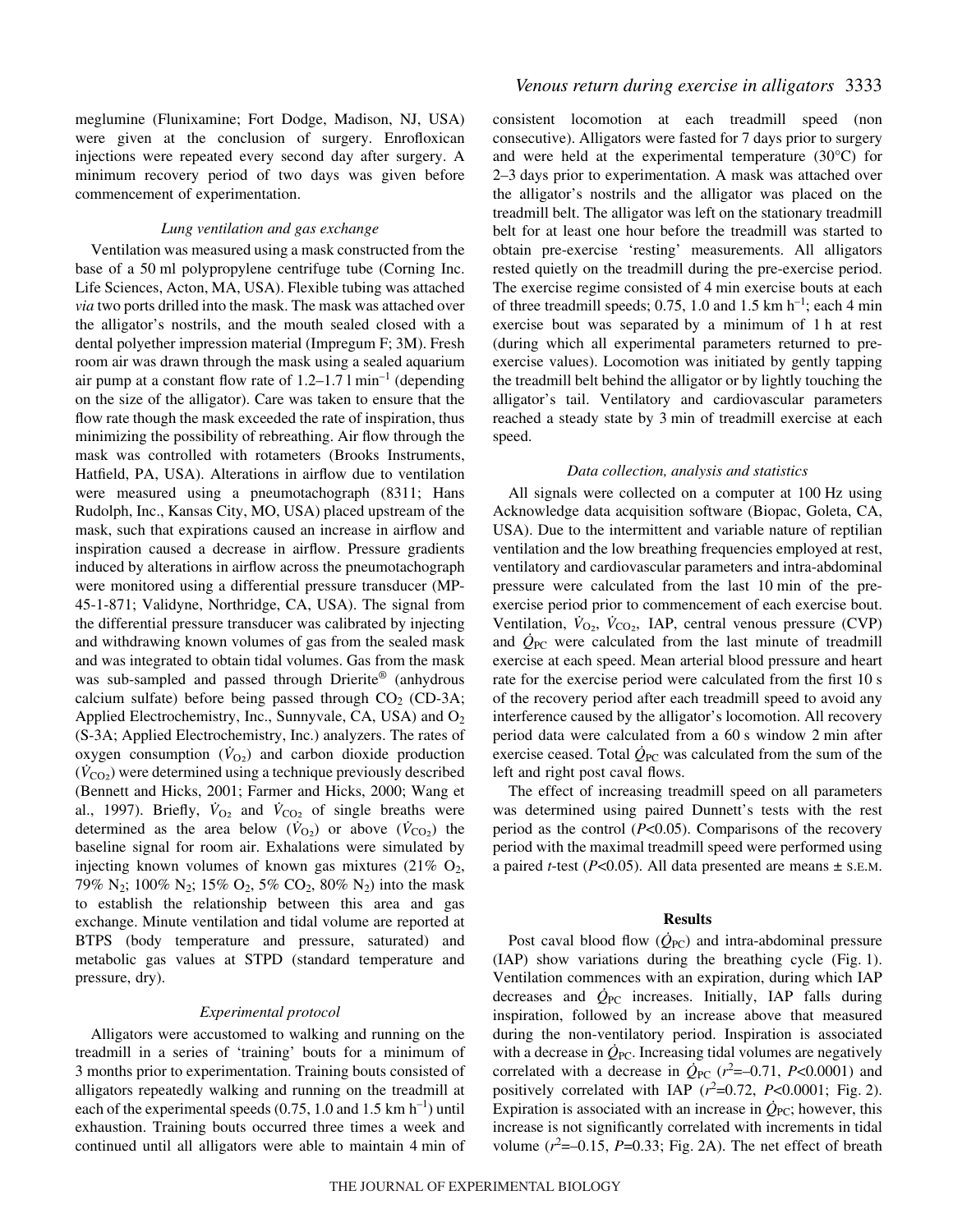Fig. 1. A sample recording of the variations in intra-abdominal pressure (IAP), central venous pressure (CVP) and total post caval vein blood flow  $(\dot{Q}_{PC})$  during ventilation (A) at rest and (B) running at  $1.0 \text{ km h}^{-1}$ . During expiration (Exp), IAP falls to near atmospheric pressure, and  $\dot{Q}_{PC}$ increases. Peak IAP and CVP and minimum  $Q_{\text{PC}}$  occur at the end of inspiration (Insp). Inspired tidal volume was twofold higher during exercise (46.23 ml  $kg^{-1}$ ) compared with rest  $(24.68 \text{ ml kg}^{-1})$ . Buccal oscillations (movement of air in and out of the buccal region) occur in alligators but do not contribute to gas exchange. Data are from one alligator (mass  $3.6 \text{ kg}$ ) and are representative of the trend in all alligators tested. Scale bar in A,  $15 s; B, 5 s.$ 



cycle variations on  $\dot{Q}_{PC}$  is negatively correlated with increments in tidal volume  $(r^2 = -0.57, P < 0.0001;$  Fig. 2B).

Treadmill exercise induced a rapid increase in  $\dot{Q}_{PC}$  (Fig. 3). Maximal  $\dot{Q}_{PC}$  was achieved within the first 20 s after the onset of exercise at  $0.75 \text{ km h}^{-1}$ , after which there was no further significant increase in  $\dot{Q}_{PC}$ . Maximal  $\dot{Q}_{PC}$  was achieved within 40 s after the onset of exercise at both 1.0 and 1.5 km h<sup>-1</sup>.  $\dot{Q}_{PC}$ decreased slowly during the recovery period after exercise and was still significantly elevated compared with resting levels 10 min into the recovery period.

Exercise induced increments in heart rate, mean arterial blood pressure (MAP), CVP and IAP; however, increasing treadmill speed caused no further significant increments in any variable  $(Fig. 4)$ . The increments in CVP exceeded the increments in IAP, resulting in significant increments in post caval transmural pressure ( $P_{\text{TRANS}}$ ) at all treadmill speeds (Fig. 5). During the initial recovery from exercise (the first 2 min), MAP, IAP and CVP (post 0.75 and 1.0 km  $h^{-1}$ ) returned to resting levels; however, heart rate (Fig. 4) and  $\dot{Q}_{PC}$ (Fig. 5) remained elevated.

Minute ventilation increased with increasing treadmill speed due to increments in tidal volume (Fig. 6). Breathing frequency,  $\dot{V}_{O_2}$  and  $\dot{V}_{CO_2}$  increased in response to exercise but did not increase further with increments in treadmill speed. All ventilatory parameters were significantly elevated during the recovery period.

#### **Discussion**

Respiratory cycle variations in IAP, CVP and  $\dot{Q}_{PC}$  were measured in alligators. IAP increased during inspiration and decreased during expiration in a pattern similar to that previously described by Farmer and Carrier (2000a). The increases in IAP during inspiration caused an increase in CVP and a substantial decrease in  $\dot{Q}_{PC}$  to near-zero values (Fig. 1). Similar inspiratory decreases in venous blood flow have been shown in supine humans, in which femoral vein blood flow falls to zero during inspiration, indicating blood stasis or arrest (Osada et al., 2002). Increments in inspired tidal volume were inversely related to  $\dot{Q}_{PC}$ , but, interestingly, although expiration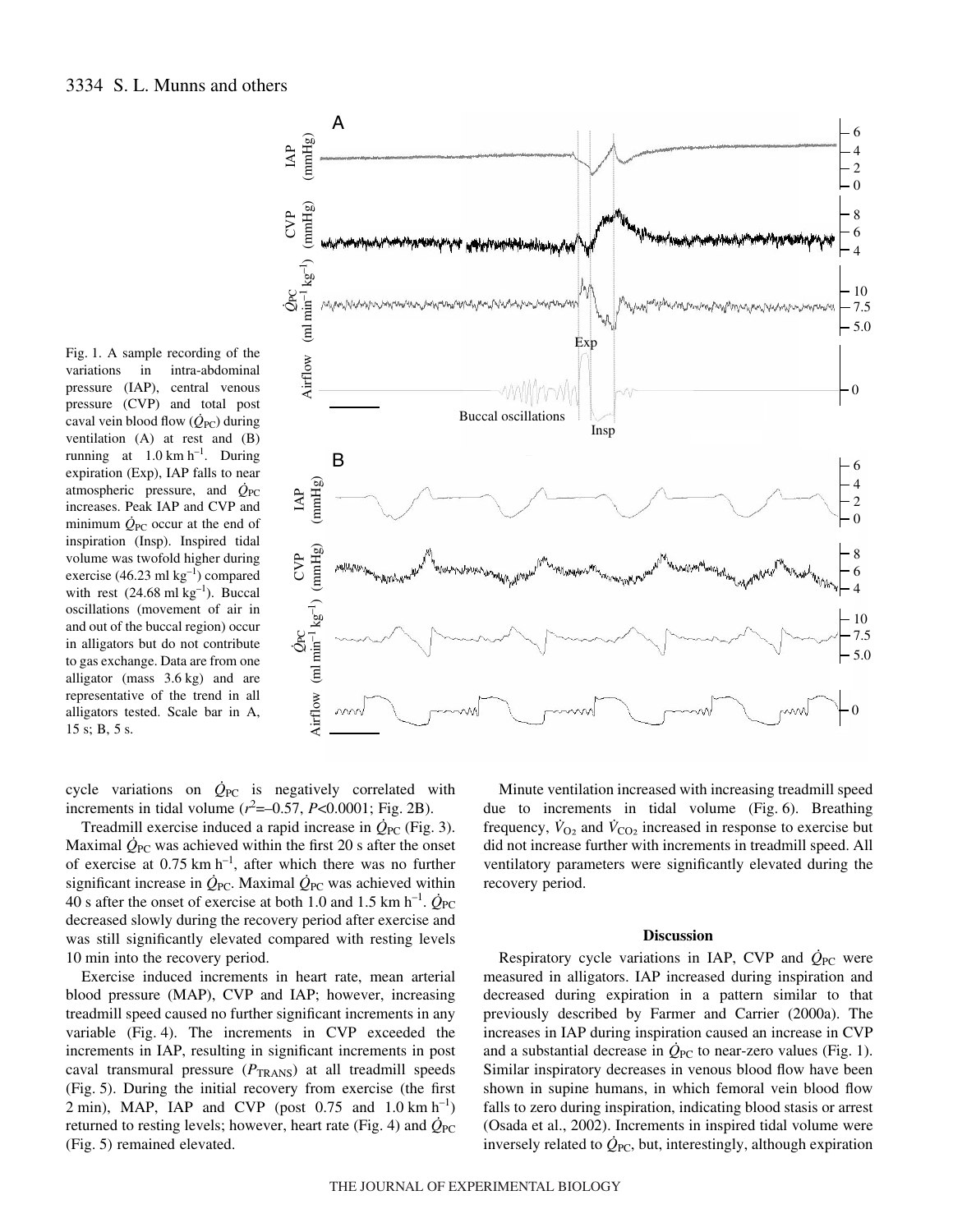

increased  $\dot{Q}_{PC}$ , increments in expired tidal volume were not correlated with increments in  $Q_{PC}$  (Fig. 2A). The net change in  $\dot{Q}_{PC}$  over the respiratory cycle was inversely related to increments in tidal volume, such that at high tidal volumes  $(40-50 \text{ ml kg}^{-1})$ , the inspiratory decrease in  $\dot{Q}_{PC}$  exceeded the expiratory increase, resulting in a net decrease in total  $\dot{Q}_{PC}$  over the entire respiratory cycle  $(Fig. 2B)$ . These results contrast with mammalian studies in which the large tidal volumes associated with exercise supplement venous return, a condition termed the respiratory pump (Rowland, 2001). In alligators, high tidal volumes are associated with a net decrease in venous return; thus, at high tidal volumes, the mechanical act of breathing appears to inhibit rather than aid venous return. Inhibition of venous return during each respiratory cycle may impose a limitation on cardiac output and

Fig. 3. Dynamic changes in post caval flow  $(\dot{Q}_{PC};$ ml  $min^{-1} kg^{-1}$ ) during treadmill exercise and during the first 10 min of recovery.  $\dot{Q}_{PC}$  increases during treadmill exercise; however, there was no correlation between treadmill speed and magnitude of the  $\dot{Q}_{PC}$  change. Maximal  $\dot{Q}_{PC}$  was achieved 20 s after the onset of exercise at 0.75 km  $h^{-1}$ , and 40 s after the onset at both 1.0 and 1.5 km  $h^{-1}$  (paired Dunnett's test).  $\dot{Q}_{PC}$  was still significantly elevated (relative to rest) during the 10th minute after all treadmill speeds. Data presented are means  $\pm$  s.E.M. for 10 s intervals ( $N=5$ ). Open symbols represent rest; black symbols represent exercise; grey symbols represent recovery from exercise.

Fig. 2. Inferior vena cava flow  $(\dot{Q}_{PC})$  and intra-abdominal pressure (IAP) vary during each breathing cycle. (A) Increasing inspired tidal volumes (open diamonds) correlate with decreasing  $\dot{Q}_{PC}$  ( $r^2 = -0.71$ ,  $P < 0.0001$ ). Expiration (filled diamonds) causes an increase in  $\dot{Q}_{PC}$  but the magnitude of the increase does not correlate with increasing tidal volumes  $(r^2=-0.15, P=0.33)$ . (B) The sum of the inspiratory and expiratory alterations results in no net change in total  $\dot{Q}_{PC}$  (open squares) during the breath cycle at low tidal volumes and a net decrease at high tidal volumes. As a result, increasing tidal volumes are correlated with a net decrease in total  $\dot{Q}_{PC}$  ( $r^2 = -0.57$ ,  $P < 0.0001$ ). IAP (filled squares) is positively correlated with increments in tidal volume  $(r^2=0.72, P<0.0001)$ . Data presented are 50 consecutive breaths from the recovery period post-exercise in one representative alligator (mass  $3.55 \text{ kg}$ ).  $\dot{Q}_{PC}$  was calculated as the change relative to the preceding nonventilatory period. 1 mmHg=133.3 Pa.

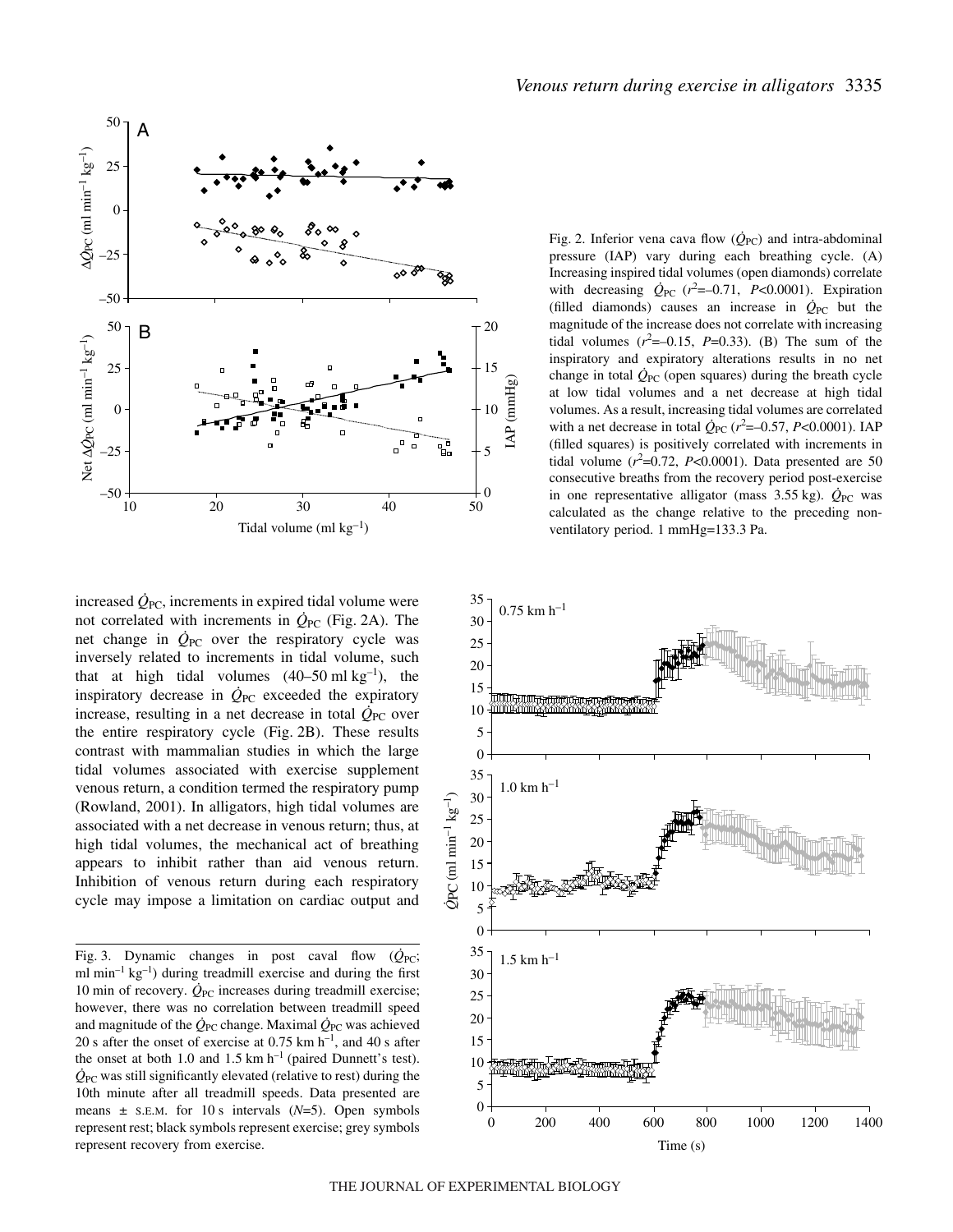



Fig. 4. Heart rate (*f*H), mean arterial blood pressure (MAP), central venous pressure (CVP) and intra-abdominal pressure (IAP) increase during treadmill exercise. White bars indicate rest, black bars indicate exercise and grey bars indicate recovery period (first 2 min). Data presented are means ± S.E.M. (*N*=5). \* indicates a significant difference relative to rest (paired Dunnett's test, *P*<0.05). 1 mmHg=133.3 Pa.

maximal oxygen consumption during exercise when tidal volumes are elevated and the non-ventilatory period between breaths decreases.

Respiratory cycle variations in venous return, IAP and CVP have not been previously investigated in reptiles. Mammalian studies demonstrate that inspiration causes opposing alterations in intrathoracic and intra-abdominal pressure and hence have differing effects on regional venous blood flow. Although some studies on locomoting mammals demonstrate a decrease in gastric pressure during inspiration (Ainsworth et al., 1989), most studies show that the caudal translation of the diaphragm during inspiration results in compression of the viscera, increasing IAP and collapsing the inferior vena cava (Decramer et al., 1984; Guyton and Adkins, 1954; van den Berg et al., 2002; Wexler et al., 1968). Collapse of the inferior



Fig. 5. The effect of exercise on inferior vena cava transmural pressure ( $P_{\text{TRANS}}$ ) and % change in inferior vena cava blood flow relative to rest  $(\dot{Q}_{PC})$ . Open symbols represent rest; black symbols represent exercise; grey symbols represent recovery from exercise. Data presented are means  $\pm$  s.e.m. ( $N=5$ ) for each treadmill speed (a, b and c represent 0.75, 1.0 and 1.5 km  $h^{-1}$ , respectively). All exercise and recovery values for  $\dot{Q}_{PC}$ <sup>\*</sup>) and  $P_{TRANS}$ <sup> $\dagger$ </sup>) were significantly different relative to rest (paired Dunnett's test, *P*<0.05).

vena cava during inspiration decreases venous return from the lower extremities and is associated with a decrease in splanchnic blood flow (Abel and Waldhausen, 1969; Rabinovici and Navot, 1980; Willeput et al., 1984). Left ventricular stroke volume can also be reduced during inspiration in mammals (Charlier et al., 1974; Hoffman et al., 1965; Ruskin et al., 1973; Schrijen et al., 1975) due to a fall in effective ejection pressure of the left ventricle (Olsen et al., 1985). Contraction of the abdominal muscles during expiration aids venous return in mammals (Abel and Waldhausen, 1969; Youmans et al., 1963). In contrast to the inspiratory increase in IAP, intrathoracic and right atrial pressures decrease during inspiration in mammals, increasing blood flow in the veins located near the thorax, such as the jugular and hepatic veins and the superior vena cava (Abu-Yousef, 1992; Brecher and Hubay, 1955; Brecher and Mixter, 1953; Mixter, 1953; Moreno et al., 1967; Osada et al., 2002; Takata et al., 1992; Teichgraber et al., 1997; Willeput et al., 1984).

Venous return is proportional to the ratio of the pressure gradient between CVP and right atrial pressure. A decrease in right atrial pressure during inspiration increases the pressure gradient between the central venous circuit and the right atria, promoting venous return. In addition, venous return is inversely related to venous resistance. In collapsible vessels, such as the reptilian post caval vein, vessel cross-sectional area is largely determined by  $P_{\text{TRANS}}$  (Katz et al., 1969; Kresh and Noordergraaf, 1972; Moreno et al., 1970). When IAP exceeds CVP, *P*TRANS becomes negative, resulting in venous vessel collapse and an increase in the viscous resistance to blood flow (Badeer and Hicks, 1992). Thus, increments in IAP during inspiration decrease venous return. The variable effects of inspiration on venous return are the result of the integration of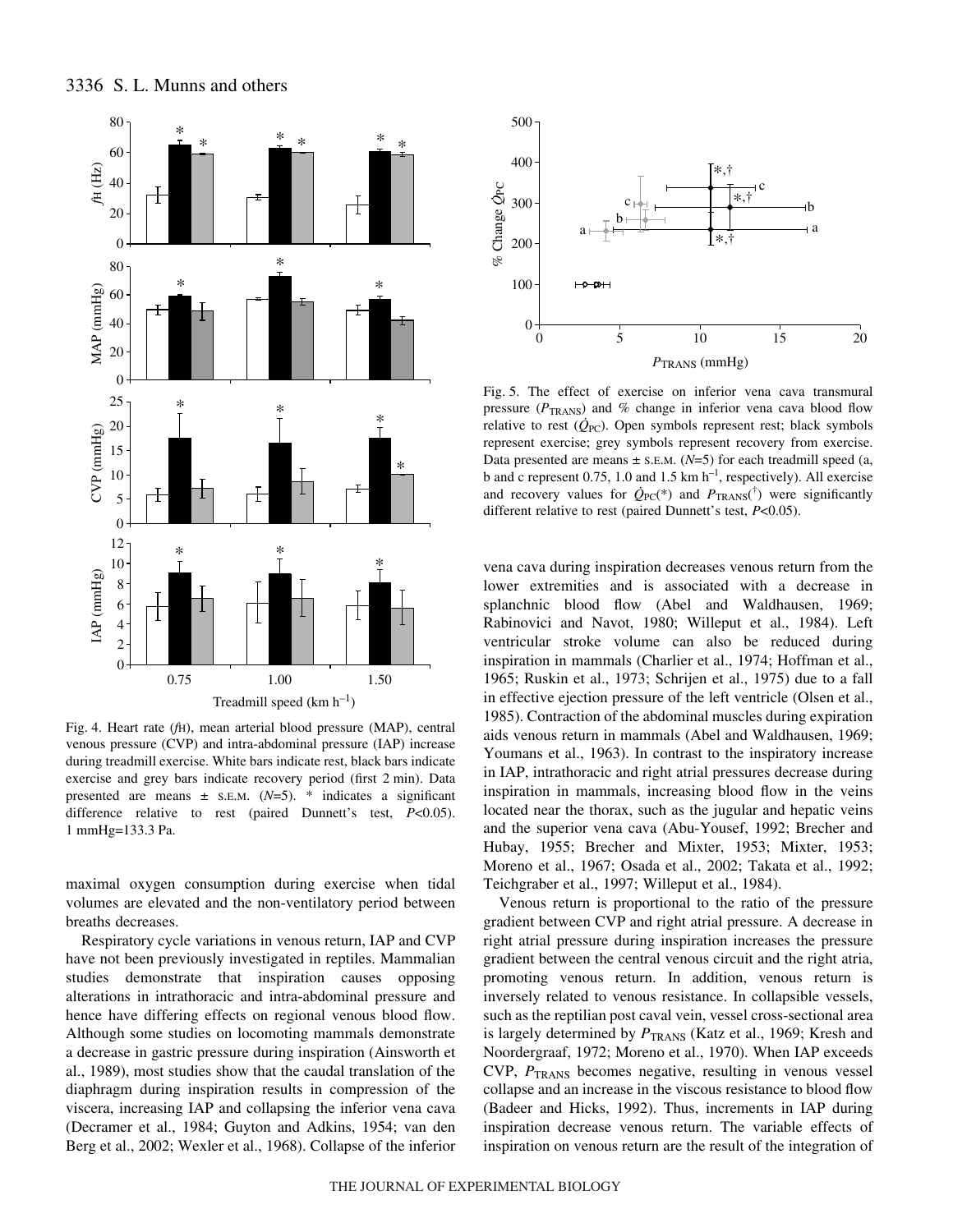

Fig. 6. Inspired tidal volume, breathing frequency, minute ventilation, rate of oxygen consumption  $(\dot{V}_{O2})$  and rate of carbon dioxide production  $(V_{CO<sub>2</sub>)$  increase in response to treadmill exercise. White bars indicate rest, black bars indicate exercise and grey bars indicate recovery period (first 2 min). Increases in both minute ventilation and inspired tidal volume correlate with increases in treadmill speed  $(r^2=0.49, P=0.033; r^2=0.47, P=0.041, respectively)$ ; however, increases in breathing frequency,  $\dot{V}_{O_2}$  and  $\dot{V}_{CO_2}$  did not correlate with increases in treadmill speed  $(r^2=0.012, P=0.78; r^2=0.011, P=0.78,$  $r^2$ =0.174, *P*=0.26, respectively). Data presented are means  $\pm$  s.E.M. (*N*=5). \* indicates a significant difference relative to rest (paired Dunnett's test, *P*<0.05).

the effects of intrathoracic pressure and IAP on venous blood flow.

Unlike mammals, reptiles do not possess a muscular diaphragm. Crocodilians do possess a sheath of connective tissue that connects the liver to the body wall and creates separate thoracic and abdominal cavities (Grigg and Gans,

### *Venous return during exercise in alligators* 3337

1993a; Hughes, 1973). Crocodilians are aspiration breathers, creating negative pressures within the thoracic cavity to inflate the lungs. At the same time, caudal translation of the visceral organs causes an increase in IAP. Thus, in alligators, a pressure gradient is generated between the thoracic and abdominal cavities, similar to that created during ventilation in mammals. Negative intrathoracic pressures act to decrease right atrial pressures and increase the pressure gradient, driving venous return, while increases in IAP act to compress the abdominal veins (if IAP>CVP). Thus, the effects of inspiration on venous return are complex and are the result of interactions between intrathoracic pressure, IAP, right artial pressure and CVP.

Tidal volume increased in response to exercise in alligators, and increments in treadmill speed were positively correlated with increasing tidal volume (Fig. 6). The resting tidal volumes measured in this study were equivalent to those measured in previous studies (Farmer and Carrier, 2000b; Hicks and White, 1992), although the maximum tidal volumes induced by exercise in this study  $(55 \text{ ml kg}^{-1})$  were lower than those previously presented at the same treadmill speed  $(85 \text{ ml kg}^{-1})$ ; Farmer and Carrier, 2000b). The significant increments in tidal volume and minute ventilation that were measured in response to increasing treadmill speed indicate that tidal volume limitations during exercise were not present in alligators. By contrast, costal tidal volumes decrease or remain unaltered with increasing treadmill speed in *Varanus exanthematicus* (Carrier, 1987; Munns et al., 2004; Wang et al., 1997). Minute ventilation during exercise was maintained in *Varanus exanthematicus* due to the contribution of the gular pump, an accessory ventilatory mechanism that forces air from the gular region into the lungs (Munns et al., 2004; Owerkowicz et al., 1999, 2001). However, it is important to note that the use of gular pumping during exercise is not universal among varanid species. *Varanus gouldi* and *Varanus spenceri* do not use gular pumping and increase tidal volumes during exercise (Frappell et al., 2002b; Schultz et al., 1999).

Gular pumping is not present in alligators (Brainerd, 1999; Farmer and Carrier, 2000a). Some movement of air in and out of the buccal region in alligators was measured in this (Fig.·1) and other studies; however, these volumes do not contribute to gas exchange (Farmer and Carrier, 2000b; Gans and Clark, 1976; Naifeh et al., 1970a,b, 1971). In contrast to the positive correlation between treadmill speed and both minute ventilation and tidal volume, rates of oxygen consumption and carbon dioxide production did not increase with treadmill speed (Fig. 6). The low maximal rates of oxygen consumption measured during exercise in alligators are indicative of the low aerobic capacity of this species.

IAP and CVP increased during treadmill exercise in alligators; however, CVP exceeded IAP at all treadmill speeds (Fig. 4), resulting in elevations in both  $P_{\text{TRANS}}$  and  $\dot{Q}_{\text{PC}}$ (Fig. 5). By contrast, elevations in IAP in varanid lizards resulted in a reduction in  $P_{\text{TRANS}}$  below zero, causing post caval vein collapse and a 52% reduction in  $Q_{PC}$  (Munns et al., 2004). Elevations in IAP and reductions in  $\dot{Q}_{PC}$  have also been found during exercise in iguanid lizards (Farmer and Hicks,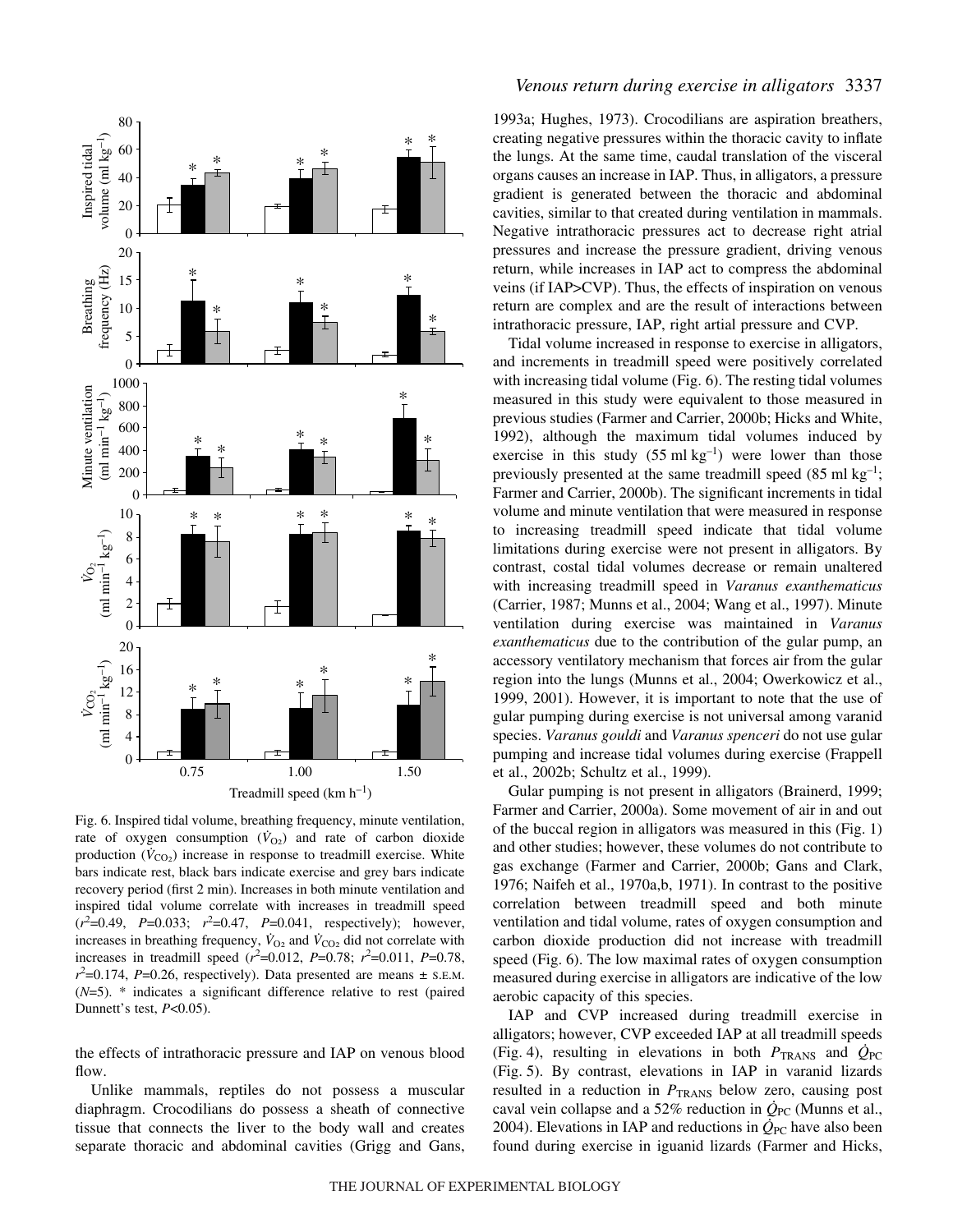# 3338 S. L. Munns and others

2000). During exercise in varanid lizards, elevated IAP resulted in the collapse of the post caval vein and a pooling of blood in the peripheral circulation. During the recovery period immediately after exercise ceased, IAP fell and blood pooling in the periphery reentered the circulation, causing an increase in *Q*PC and MAP above exercise values (Munns et al., 2004). Peak MAP and  $Q_{PC}$  occurred during exercise in alligators and not during the recovery period, as was the case in varanid lizards. This, in combination with the increase in  $P_{\text{TRANS}}$ , indicates that collapse of the post caval vein did not occur during exercise in alligators.

Alligators had lower IAP at rest  $(5.90 \pm 1.78 \text{ mmHg})$ compared with varanid lizards  $(11.09\pm2.14 \text{ mmHg})$  (Munns et al., 2004). The differences in IAP between varanids and alligators at rest may be due to a number of factors, including the degree of gastrointestinal filling, functional residual capacity of lungs, and resting body posture. Interestingly, exercise induced increases in IAP of similar magnitude in varanid lizards and American alligators (up to 170% and 150% of resting value, respectively). The marked differences in the effects of IAP on  $Q_{PC}$  were the result of the interactions of IAP, CVP and right atrial pressure. The large increases in CVP (270%) in alligators were able to maintain positive *P*<sub>TRANS</sub> during exercise, and thus prevent the inferior vena caval collapse that limited  $\dot{Q}_{PC}$  in exercising varanid lizards. Thus, the key factor determining  $Q_{\text{PC}}$  during exercise is not absolute IAP but rather the interaction of CVP and IAP, and the maintenance of positive  $P_{\text{TRANS}}$ . The high CVP generated during exercise in alligators may be due to a number of factors. Movement of the liver and elevated IAP during the inspiration act to impede venous return and increase CVP, especially at high tidal volumes. In addition, exercise-induced peripheral vasodilation may act to increase CVP, and the liver may provide significant resistance to the flow of blood, thus increasing the resistance to venous return and increasing CVP. While high CVP values during locomotion have been measured in this study, the mechanisms underlying this increase are outside the scope of this study.

Increments in treadmill speed did not correlate with additional increases in heart rate, CVP, IAP, MAP (Fig. 4) or *Q*PC (Fig.·3) in alligators. Similar results were measured in varanid lizards, in which increments in treadmill speed caused no further increase in heart rate (Gleeson et al., 1980; Munns et al., 2004; Wang et al., 1997), systemic blood flow (Wang et al., 1997),  $\dot{Q}_{PC}$  (Munns et al., 2004) or stroke volume (Frappell et al., 2002a). Thus, in contrast to the graded respiratory responses to exercise in both alligators (Fig. 6) and varanid lizards (Munns et al., 2004; Owerkowicz et al., 1999; Wang et al., 1997), the maximal cardiovascular response may be reached early in the exercise period, reflecting an 'all or nothing' response at the tested treadmill speeds. In fact, peak  $Q_{\text{PC}}$  in alligators occurred within the first 20–40 s after the onset of exercise (Fig. 3). In contrast to the all-or-nothing cardiovascular response to exercise in reptiles, the graded responses are seen in response to feeding, with incremental

increases in heart rate, stroke volume and cardiac output occurring during the first 24–48 h after feeding (Hicks et al., 2000; Secor et al., 2000). It remains probable that the cardiovascular system in both alligators and varanid lizards may demonstrate graded responses to exercise at lower intensities and that the treadmill speeds used in this and other studies may not be low enough to elicit sub-maximal cardiovascular responses. Thus, under the experimental conditions used to date, cardiovascular responses in reptiles appear to be flexible and dependent on the type of physiological stress.

In conclusion, alligators retain the ability to ventilate their lungs during locomotion, an ability lacking in some lizards. A significant increase in IAP was associated with exercise in alligators; however, a nearly 2-fold increase in CVP maintained positive  $P_{\text{TRANS}}$ , preventing both the collapse of the post caval vein and inhibition of venous return. Thus, despite both alligators and varanid lizards experiencing lateral bending of the trunk and similar elevations in IAP during exercise, the high CVP induced in alligators prevented the collapse of abdominal veins that was apparent during exercise in varanid lizards. Hemodynamic responses to exercise were rapid with peak values attained within 20–40 s after the onset of exercise. Furthermore, hemodynamic responses to exercise were not graded, showing no correlation with increments in treadmill speed. IAP, CVP and  $Q_{PC}$  also varied during each respiratory cycle, and data suggest that while the tonically elevated IAP during exercise does not limit venous return, phasic fluctuations in IAP may act to reduce  $\dot{Q}_{PC}$  during the respiratory cycle at high tidal volumes.

We are grateful to Drs Ken Baldwin and Adam Summers for the loan of equipment and to Amanda Szucsik, Brian Sedrak and Nicholas Corrado for assistance with alligator care and training. We also gratefully acknowledge the assistance of Dr Ruth Elsey and the staff at the Rockefeller Wildlife Center, Grand Chenier, Louisiana, in obtaining the alligators used in this study. This study was supported by NSF grant IBN 9727762 to J.W.H. and A.F.B. and by NSF grant IOB 0445680 to J.W.H. and was performed with University of California, Irvine, Institutional Animal Care and Use Committee approval (1999-2123).

#### **References**

- **Abel, F. L. and Waldhausen, J. A.** (1969). Respiratory and cardiac effects on venous return. *Am. Heart J.* **78**, 266-275.
- **Abu-Yousef, M. M.** (1992). Normal and respiratory variation of the hepatic and portal venous duplex Doppler waveforms with simultaneous electrocardiographic correlation. *J. Ultras. Med.* **11**, 263-268.
- **Ainsworth, D., Smith, C., Eicker, S., Henderson, K. and Dempsey, J.** (1989). The effects of locomotion in respiratory muscle activity in the awake dog. *Respir. Physiol.* **78**, 145-162.
- **Badeer, H. and Hicks, J.** (1992). Hemodynamics of vascular 'waterfall': is the analogy justified? *Respir. Physiol.* **87**, 205-221.
- **Bennett, A. F. and Hicks, J.** (2001). Postprandial exercise: prioritization or additivity of the metabolic responses? *J. Exp. Biol.* **204**, 2127-2132.
- **Brainerd, E.** (1999). New perspectives on the evolution of lung ventilation mechanisms in vertebrates. *Exp. Biol. Online* **4**, 11-28.